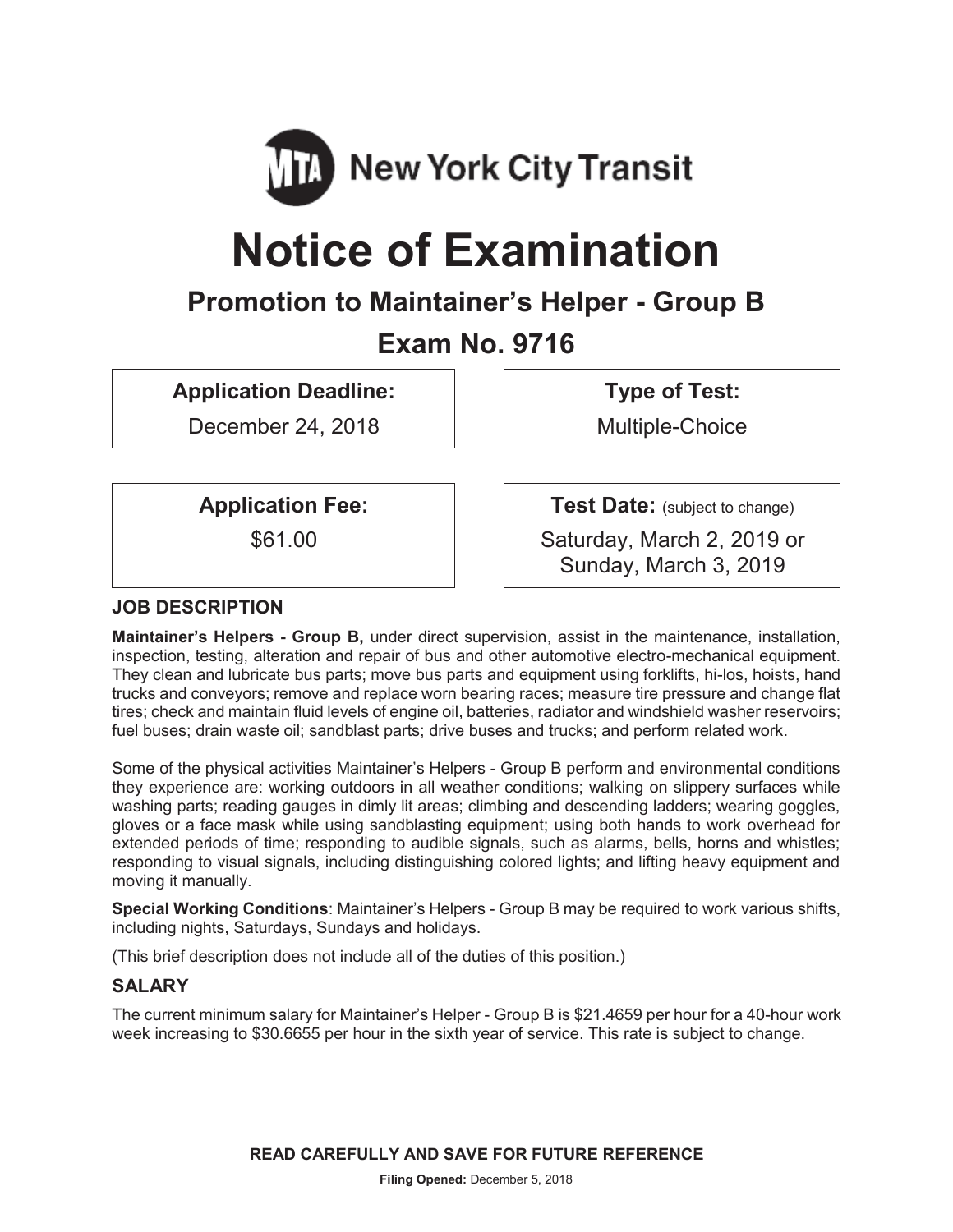#### **ELIGIBILITY TO TAKE EXAMINATION**

This examination is open to each employee of MTA New York City Transit who **on the date of the multiple-choice test:** 

- 1. Is employed in or appears on a Preferred List (see Note, below) for the eligible title of Cleaner (Transit Authority) or Railroad Track Cleaner; or
- 2. Is employed as a labor class Transit Cleaner or Transit Track Cleaner; and
- 3. Is not otherwise ineligible.

(Note: A "Preferred List" is a civil service list which is only for certain former permanent incumbents of the eligible title who have rehiring rights.)

The admission of employees in the labor class title of Transit Cleaner or Transit Track Cleaner is pursuant to New York Civil Service Law §52 (14) for this examination only. These admissions shall not be considered precedent for future examinations.

This examination is also open to employees who were appointed to an eligible title pursuant to New York State Civil Service Law, section 55-a, and who meet all other eligibility requirements.

You are responsible for determining whether you meet the eligibility requirements for this examination prior to submitting the *Application*. If you do not know if you are eligible, check with **your department's Human Resources representative**. You may be given the test before we verify your eligibility. If you are marked "Not Eligible," your application fee will **not** be refunded and you will **not** receive a score.

This examination is **not** open to employees of MaBSTOA or MTA Bus Company, or to employees of MTA agencies other than MTA New York City Transit.

#### **REQUIREMENTS TO BE PROMOTED**

**Probationary Period:** At the time of promotion from the eligible title of Cleaner (Transit Authority) or Railroad Track Cleaner, you must have completed your probationary period in the eligible title of Cleaner (Transit Authority) or Railroad Track Cleaner, and you must be permanently employed in one of those titles or your name must appear on a Preferred List for one of those titles. Additionally, you must have served permanently in one of those two titles for at least one year. Time served prior to a break in service of more than one year will not be credited.

At the time of promotion from the labor class title of Transit Cleaner or Transit Track Cleaner, you must have completed your probationary period and you must be employed in the labor class title of Transit Cleaner or Transit Track Cleaner.

**Driver License Requirement**: If you are considered for promotion to the title of Maintainer's Helper - Group B, you must meet the requirements in "1" or "2" below at the time of consideration for promotion.

- 1. A Class B Commercial Driver License (CDL) valid in the State of New York with a passenger endorsement and no disqualifying restrictions; or
- 2. A Motor Vehicle Driver License valid in the State of New York and a Learner Permit for a Class B CDL valid in the State of New York with a passenger endorsement and no disqualifying restrictions.

If you qualify under "2" above, your promotion will be subject to the receipt of a Class B CDL valid in the State of New York with a passenger endorsement and no disqualifying restrictions at the end of a special training course in bus operation. If you fail to successfully complete the special training course in bus operation, including the receipt of a Class B CDL valid in the State of New York with a passenger endorsement and no disqualifying restrictions, your employment will be terminated or you will be returned to your previously held permanent title.

If you have serious moving violations, a license suspension or an accident record, you may be disqualified.

(Continued)

#### **READ CAREFULLY AND SAVE FOR FUTURE REFERENCE**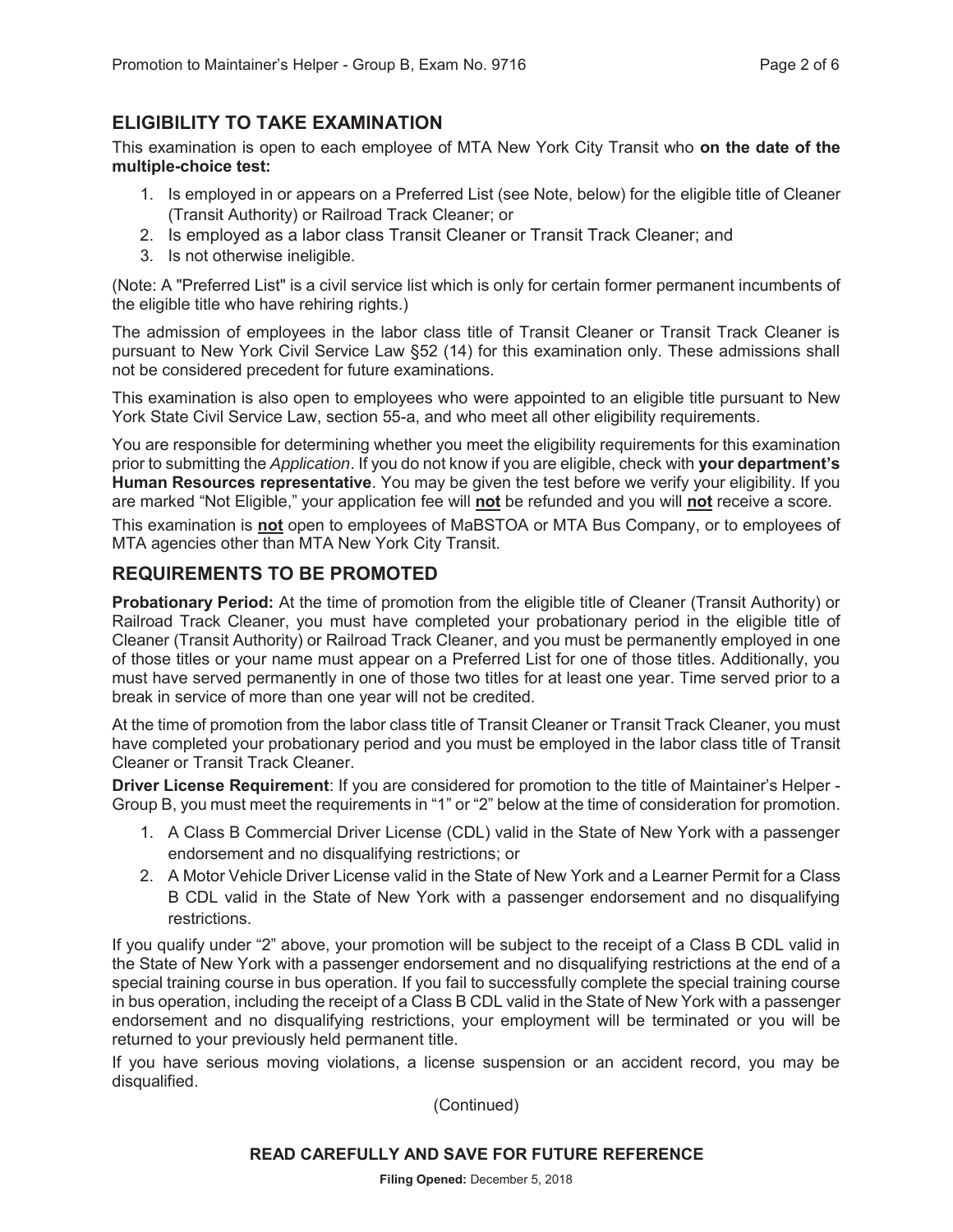# **REQUIREMENTS TO BE PROMOTED** (Continued)

The Class B Commercial Driver License (CDL) with passenger endorsement and no disqualifying restrictions must be maintained for the duration of your employment in the title.

**Commercial Motor Vehicle Driving Experience in the Military or New York National Guard**: If you are an active member or former member (discharged in the past year) of the military or New York National Guard and have experience driving a Commercial Motor Vehicle in the military or New York National Guard, you may be eligible for a waiver of the New York State commercial driving skills test through the New York State Department of Motor Vehicles. If you believe that you may be eligible for this waiver, you must apply for the waiver through the New York State Department of Motor Vehicles.

**Medical Requirement:** Medical guidelines have been established for the position of Maintainer's Helper – Group B. Candidates will be examined to determine whether they can perform the essential functions of the position of Maintainer's Helper – Group B. Where appropriate, a reasonable accommodation will be provided for a person with a disability to enable him or her to take the examination and/or perform the essential functions of the job.

**Drug Screening Requirement:** You must pass a drug screening in order to be promoted, and if promoted, you will be subject to random drug and alcohol tests for the duration of your employment. Additionally, if you have tested positive on a drug or alcohol test or had a refusal to test during preemployment or while employed by a Federal DOT-regulated employer during the applicable period, you must have completed the Substance Abuse Professional (SAP) evaluation, referral and education treatment process required by federal law in order to be promoted to this safety-sensitive position.

### **HOW TO SUBMIT AN APPLICATION AND PAY THE APPLICATION FEE**

If you believe you meet the requirements in the "Eligibility to Take Examination" section, submit an *Application* online by the last day of the application period unless you are requesting a fee waiver. Applicants who wish to request a fee waiver should refer to the "How to Submit an Application When Requesting a Fee Waiver" section below. MTA New York City Transit will **not** accept *Applications* in person.

**Application Fee:** This fee is generally not refundable. Under special circumstances, you may be entitled to a refund. You should refer to the Department of Citywide Administrative Services ("DCAS") General Exam Regulations to determine if you are entitled to a refund prior to requesting a refund. You can refer to the bottom of the last page of the Notice of Examination for instructions on how to obtain a copy of the DCAS General Exam Regulations.

#### **Online Applications:**

- 1. Apply using the "BSC" employee portal at www.mymta.info by the last day of the application period.
- 2. You must pay the *Application* fee via payroll deduction. Applicants who request a fee waiver must apply by mail.
- 3. You will be sent a confirmation email after you complete your *Application* and pay the *Application* fee.

Save your confirmation numbers for future reference and proof of filing an *Application.*

Computers with internet access are available on a limited basis at branches of the New York Public Library, the Brooklyn Public Library and the Queens Library to patrons with a valid library card.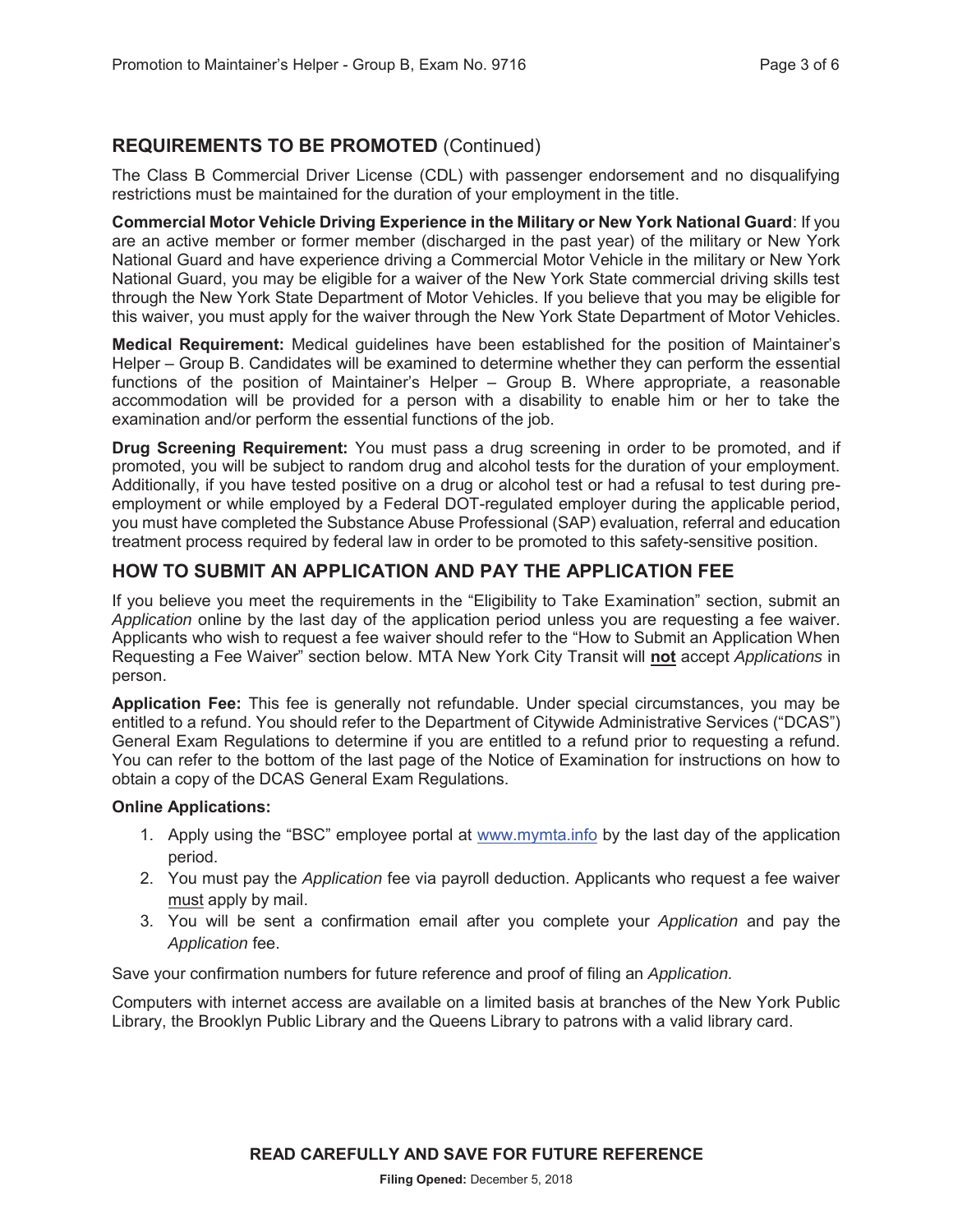#### **HOW TO SUBMIT AN APPLICATION WHEN REQUESTING A FEE WAIVER**

Applicants who wish to request a fee waiver must obtain an *Application* in person at the MTA Exam Information Center as indicated below and must submit the *Application* by mail to the address in the Correspondence section below **by the last day of the application period**.

MTA New York City Transit will not accept *Applications* in person. Additional information on requesting an application fee waiver is available with the *Application*.

**MTA Exam Information Center**: Open Monday through Friday, from 9 AM to 3 PM, in the lobby at 180 Livingston Street, Brooklyn, New York. Directions: take the A, C, F, or R trains to the Jay Street-Metro Tech Station, or the 2, 3, or G train to the Hoyt Street Station.

#### **ADMISSION LETTER**

An *Admission Letter* will be mailed to you about 10 days before the first date of the multiple-choice test. If you do not receive an *Admission Letter* at least 4 days before this date, you may obtain a duplicate letter at the MTA Exam Information Center (as indicated above). A paper copy of the *Admission Letter* is your ticket for admission to the test.

Employees **must** keep their official mailing address **up to date.** Only the address on file with the MTA Business Service Center will be used to mail correspondence, including the *Admission Letter.*

If your official mailing address is **not** up to date, please refer to the Correspondence section below to update your information with MTA New York City Transit and the MTA Business Service Center (BSC).

#### **THE TEST**

You will be given a competitive multiple-choice test. A score of at least 70% is required to pass the multiple-choice test. Your score on this test will determine 85% of your final score. Your seniority will determine the remaining 15%. You must pass the multiple-choice test to have your seniority credited. Your seniority score will be 70 plus ½ point for each three months of completed continuous service with an agency under the jurisdiction of the Commissioner, Department of Citywide Administrative Services in permanent competitive class titles and labor class titles. Your service will be credited through the date of the multiple-choice test, up to a maximum of 15 years. Time served prior to a break in service of more than one year will not be credited.

Veterans' or Disabled Veterans' Credit will be granted only to eligible passing candidates who request that they be applied. Veterans' or Disabled Veterans' Credit should be requested at the time of application, but **must** be requested before the date the eligible list is established. Claims for Veterans' or Disabled Veterans' Credit cannot be made once the eligible list is established.

The multiple-choice test may include questions on general automotive theory, the proper selection and use of hand and power tools, and equipment employed in the maintenance and repair of automobiles; safe work practices in automotive repair and maintenance shops; reading and interpreting written instructions; reading meters; taking measurements and basic shop computations; basic electrical and mechanical theory; and other related areas.

#### **TEST ADMINISTRATION GUIDELINES**

**Warning:** You are not permitted to enter the test site with cellular phones, smart watches, beepers, pagers, cameras, portable media players, or other electronic devices. Calculators are permitted; however they must be hand-held, battery or solar-powered, numeric only. Calculators with functions **other than** addition, subtraction, multiplication and division **are prohibited**. Electronic devices with an alphabetic keyboard, word processing, or data recording capabilities, such as planners, organizers, etc., are prohibited. If you use any of these devices in the building at any time before, during, or after the test, you may **not** receive your test results, your test score may be nullified, and your application fee will **not** be refunded.

(Continued)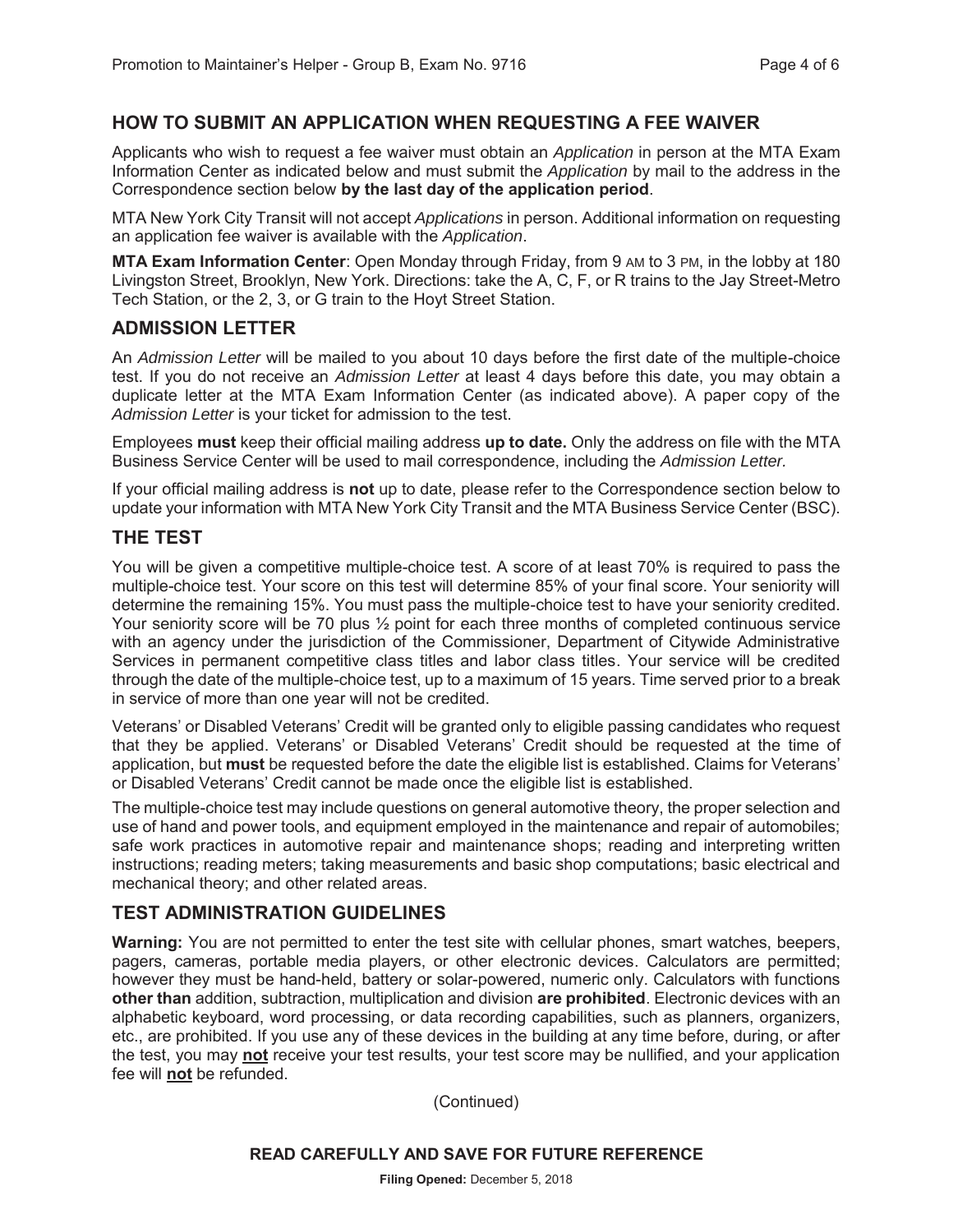# **TEST ADMINISTRATION GUIDELINES** (Continued)

You may not have any other person, including children, present with you while you are being processed for or taking the test, and no one may wait for you inside of the test site while you are taking the test.

**Leaving:** You must leave the test site once you finish the test. If you leave the test site after being fingerprinted but before finishing the test, you will not be permitted to re-enter. If you disregard this instruction and re-enter the test site, you may not receive your test results, your test score may be nullified, and your application fee will not be refunded

**Proof of Identity**: You must present your MTA New York City Transit employee ID when you arrive to take the test.

#### **THE TEST RESULTS**

If you pass the multiple-choice test and are marked eligible, your name will be placed in final score order on an eligible list and you will be given a list number. You will be notified by mail of your test results. If you meet all requirements and conditions, you will be considered for promotion when your name is reached on the eligible list.

#### **SPECIAL ARRANGEMENTS**

**Late Filing:** Consult with **your department's Human Resources representative** to determine the procedure for filing a late *Application* if you meet one of the following conditions:

- 1. You are absent from work for at least one-half of the application period and are unable to apply for reasons such as vacation, sick leave or military duty; or
- 2. You become eligible after the above application period, but on or before the first date of the multiple-choice test.

**Make-Up Test:** You may apply for a make-up test if you cannot take the test on the scheduled test date for any of the following reasons:

- 1. Compulsory attendance before a public body;
- 2. On-the-job injury or illness caused by municipal employment;
- 3. Absence from the test within one week after the death of a spouse, domestic partner, parent, sibling, child or child of a domestic partner;
- 4. Absence due to ordered military duty;
- 5. A clear error for which MTA New York City Transit is responsible; or
- 6. A temporary disability, pregnancy-related, or child-birth-related condition preventing you from taking the test.

To request a make-up test, mail your request with your documentation of special circumstances to the address found in the "Correspondence" section below within 60 days of your scheduled test date or make the request within 60 days of restoration to your position after performing ordered military duty.

**Special Test Accommodations:** If you plan to request special testing accommodations due to disability or an alternate test date due to your religious belief, follow the instructions included with your *Application* and mail your request to the address found in the "Correspondence" section below no later than 30 days prior to the scheduled test date.